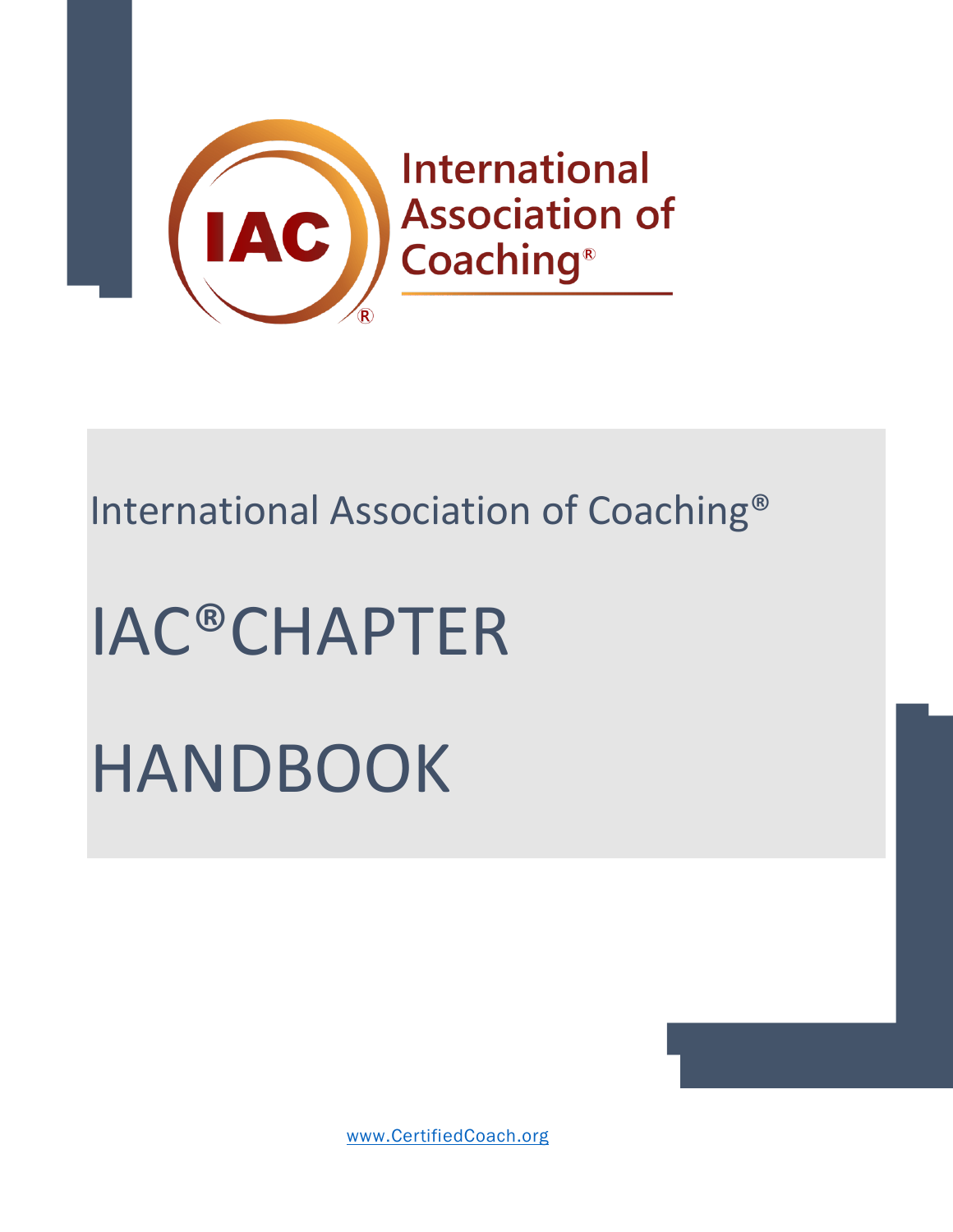| 1. |     |  |
|----|-----|--|
|    | 1.1 |  |
|    | 1.2 |  |
|    | 1.3 |  |
|    | 1.4 |  |
| 2  |     |  |
|    | 2.1 |  |
| 3  |     |  |
|    | 3.1 |  |
| 4  |     |  |
|    | 4.1 |  |
|    | 4.2 |  |
|    | 4.3 |  |
| 5  |     |  |
|    | 5.1 |  |
|    | 5.2 |  |
|    | 5.3 |  |
|    | 5.4 |  |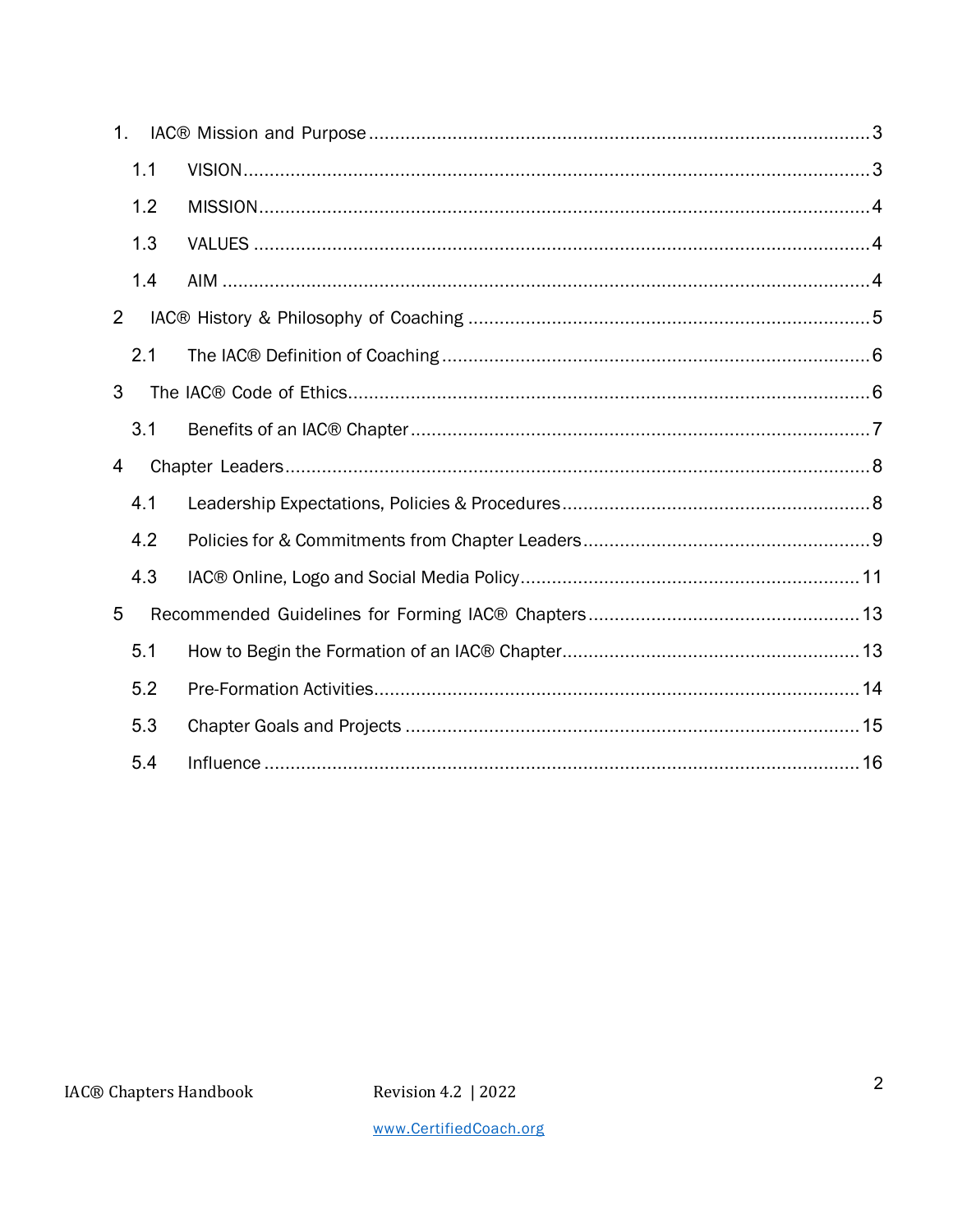#### 1. IAC® Mission and Purpose

The IAC®® is an independent, global coach certifying body. Our mission is to inspire the ongoing evolution and application of universal coaching standards. Coaching is a transformative process for personal and professional awareness, discovery, and growth.

Our rigorous certification process evaluates the demonstration of specific masteries thatare the hallmark of the most effective and distinguished coaches, as well as sets high standards for the coach's ethical, professional, and business behaviours. The purpose of this certification is to provide the clients of coaches a valid measure of assurance thatthey will receive the best coaching.

#### Distinguishing Characteristics of the IAC® Certification Standards.

Methods in coaching are growing and evolving at rates that require coaching-related organizations to keep pace. The IAC® understands these advancements and expects coaches to empower their clients in ways that create structures for sustainable personal growth and professionalimprovements. Coaches who hold an IAC® Certified Coach designation are coaching at the most advanced level the coaching profession has to offer.

#### 1.1 VISION

## Our VISION is to advance the profession of coaching to the highest standards of universal excellence

#### The IAC® enVISIONS a world where:

Coaching professionals commit to continuously learning, growing, collaborating, andholding themselves accountable;

Coaching recipients are inspired to achieve their desired outcomes; and the world benefits in many surprising, life-giving ways.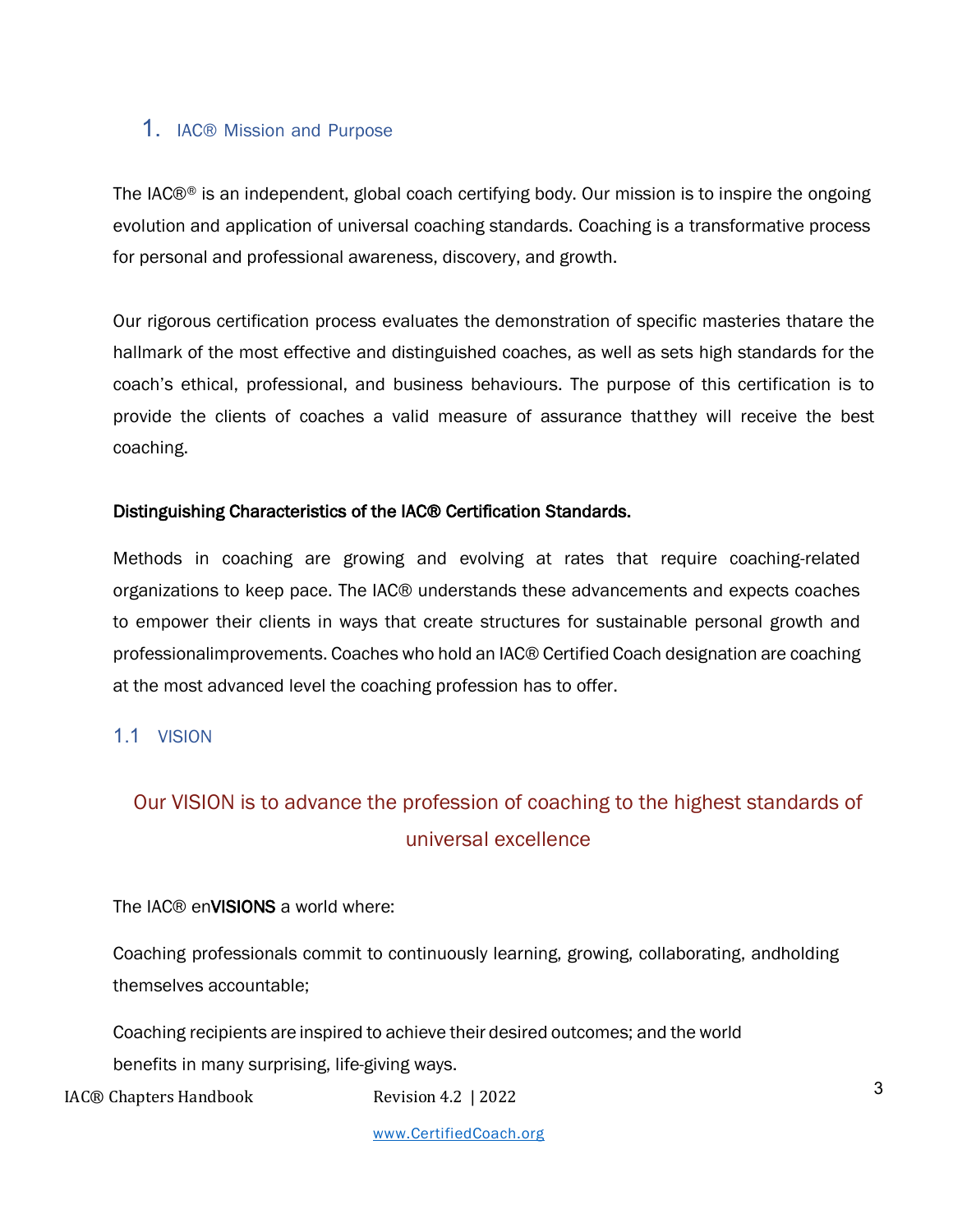#### 1.2 MISSION

## The IAC® is on a MISSION to provide a highly accountable learning/certification framework for aspiring and experienced coaches, so their mastery of coaching is valuedand contributes to evolving human potential worldwide.

Our mission is to further the interests of clients worldwide through comprehensive certification of coaches, and the highest ethical, professional, andbusiness standards. We use both objective testing of coaching principles and actual demonstration ofcoaching abilities in our certification process. We hold true to the highest and most specific ethical, professional and businessguidelines.

#### 1.3 VALUES

IAC® embodies the following VALUES:

- Lifelong learning
- Innovation and change
- Diversity and inclusiveness
- Openness and transparency
- Abundance thinking and trust
- Integrity and high ethical standards
- Partnership and caring
- Sustainability and responsibility
- Inner peace and centering

#### 1.4 AIM

The IAC® aims to:

Stand for the continuous development and practice of coaching excellence worldwide.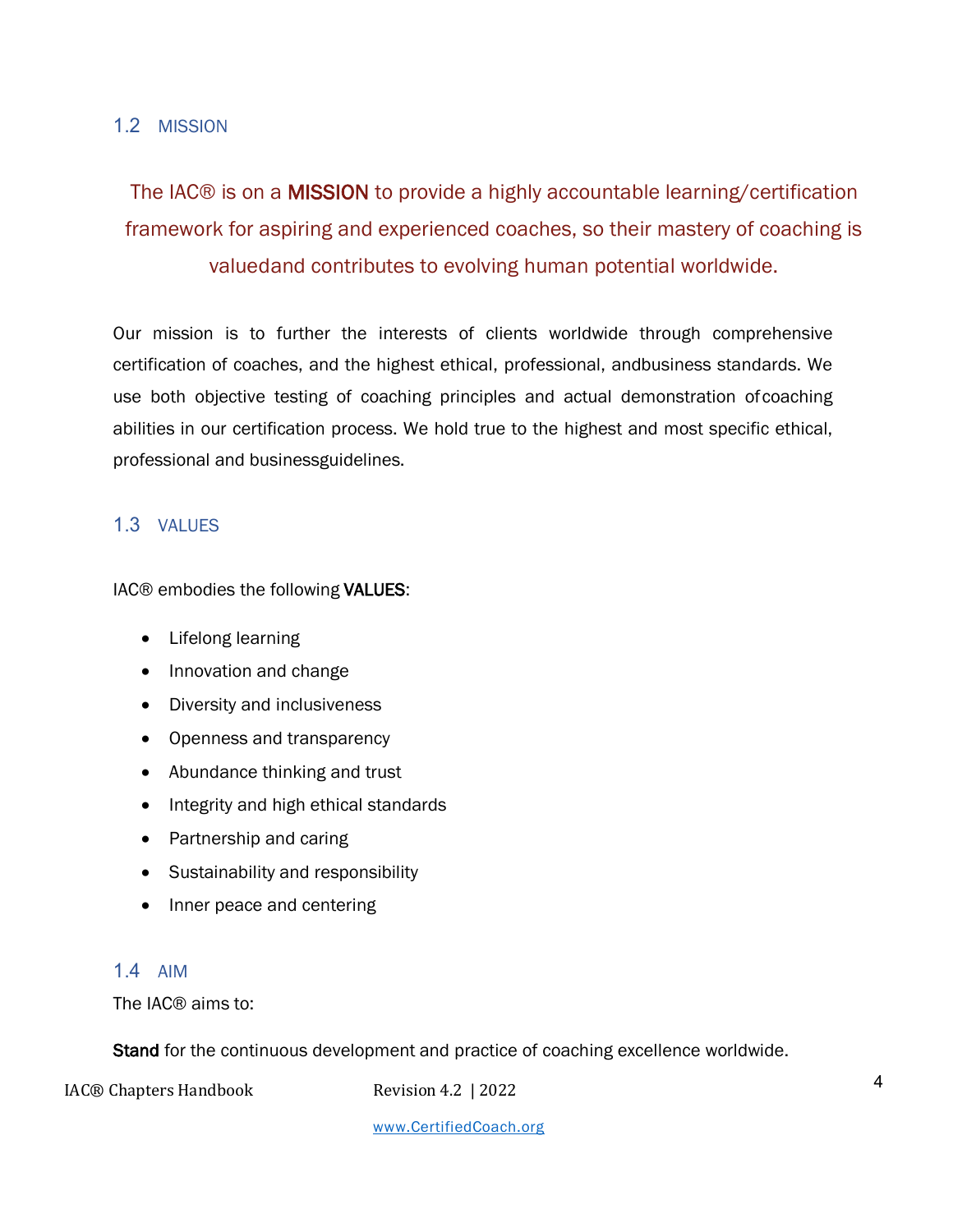Step up to its unique position as a premier global standard for coaching mastery inpractice, with a focus on experienced coaches.

Be an inspirational magnet for governments, organizations, clients, and coaches whowant to learn about coaching mastery in practice.

#### 2 IAC® History & Philosophy of Coaching

The IAC®® was the brainchild of Thomas J. Leonard, and he is often credited as thefounder of the coaching profession.

As more people come to realize that great coaches can make a significant difference intheir lives, the marketplace has responded with more coaches, from all walks of life. Academic and vocational training for coaches has also become a growing field.

### It begs the question. *"What separates a great coach from the rest; how do I find agreat coach; and, how do I know I am a great coach*

It took Thomas Leonard over a year to develop the first international standards for coaching certification. The result was a rigorous certification process that goes beyond just academic or vocational qualifications. The certification embraces universal guidelines, principles, proficiencies, standards, and behaviors that make a coach a greatcoach, regardless of profession or geography. The standards continue to evolve in response to client requirements and expectations of the industry.

One of the reasons people are drawn to coaching revolves around its departure from "business as usual". There is a resounding call for positive change in the world, and thisprofession was designed as a stimulus for that change.

The IAC® was established on March 11, 2003, as a nonprofit organization incorporated under the New Mexico Nonprofit Corporation Act. The IAC® is tax-exempt under Section 501(c)(6) of the United States Internal Revenue Code as a business league. Its focus is on the improvement of the coaching profession overall and is not on the performance ofparticular services for individuals.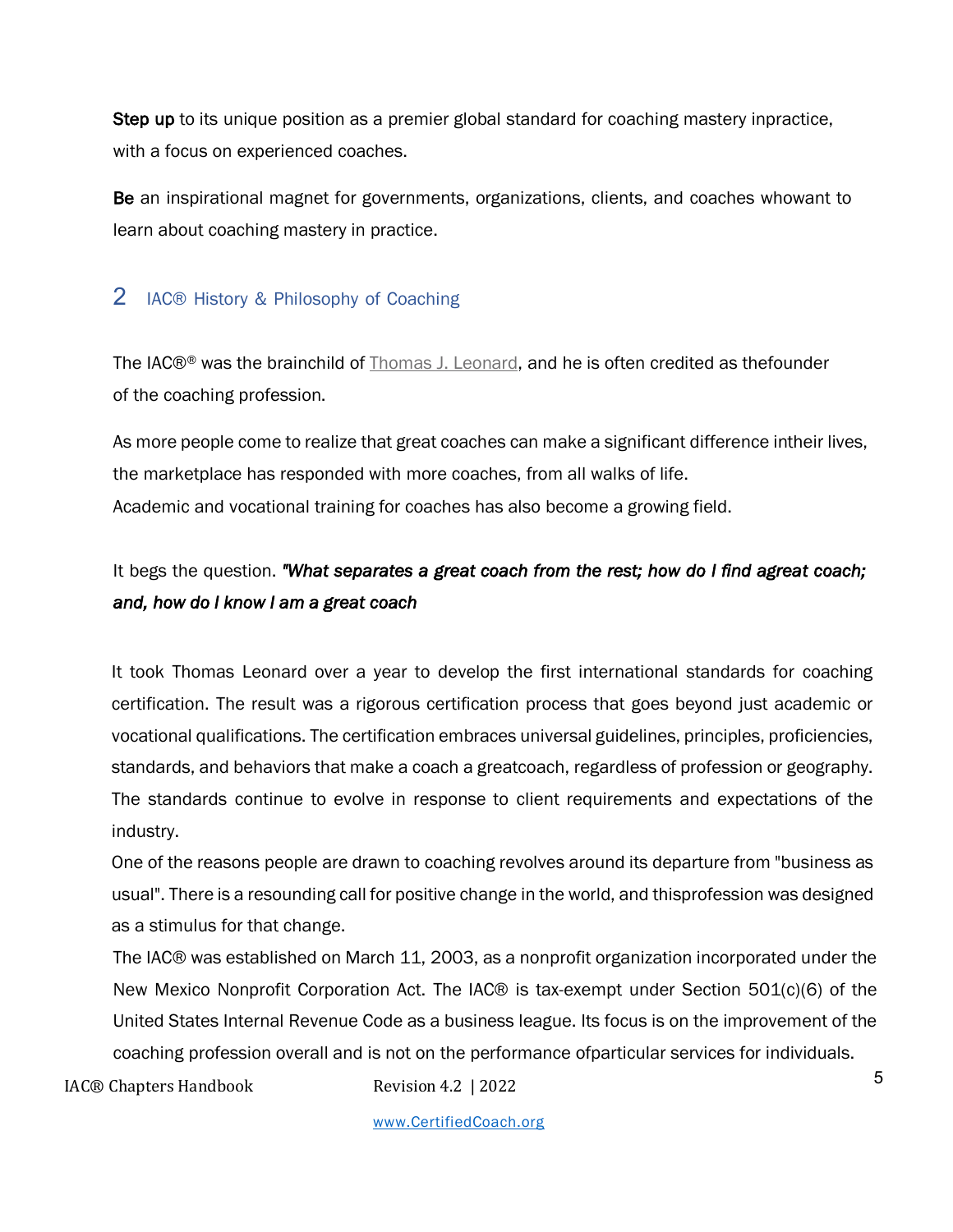#### 2.1 The IAC® Definition of Coaching

## Coaching is a transformative process for personal and professional awareness,discovery, and growth.

#### 3 The IAC® Code of Ethics

#### **Competence**

Coaches will maintain high standards of competence in their work.

#### Integrity

Coaches will represent themselves in an honest and fair manner, being cognizant oftheir particular competencies and limitations.

Coaches strive to be aware of their own belief systems, values, needs, and limitationsand the effect of these on their work. To the extent feasible, they attempt to clarify for relevant parties the roles they are performing and to function appropriately in accordance with those roles.

#### Professional Responsibility

Coaches will uphold standards of ethical conduct that reflect well on the individualcoach as well as the profession at large.

#### Respect for People's Rights and Dignity

Coaches will treat clients with dignity and respect being aware of cultural differences,and the client's right to autonomy, privacy, and confidentiality.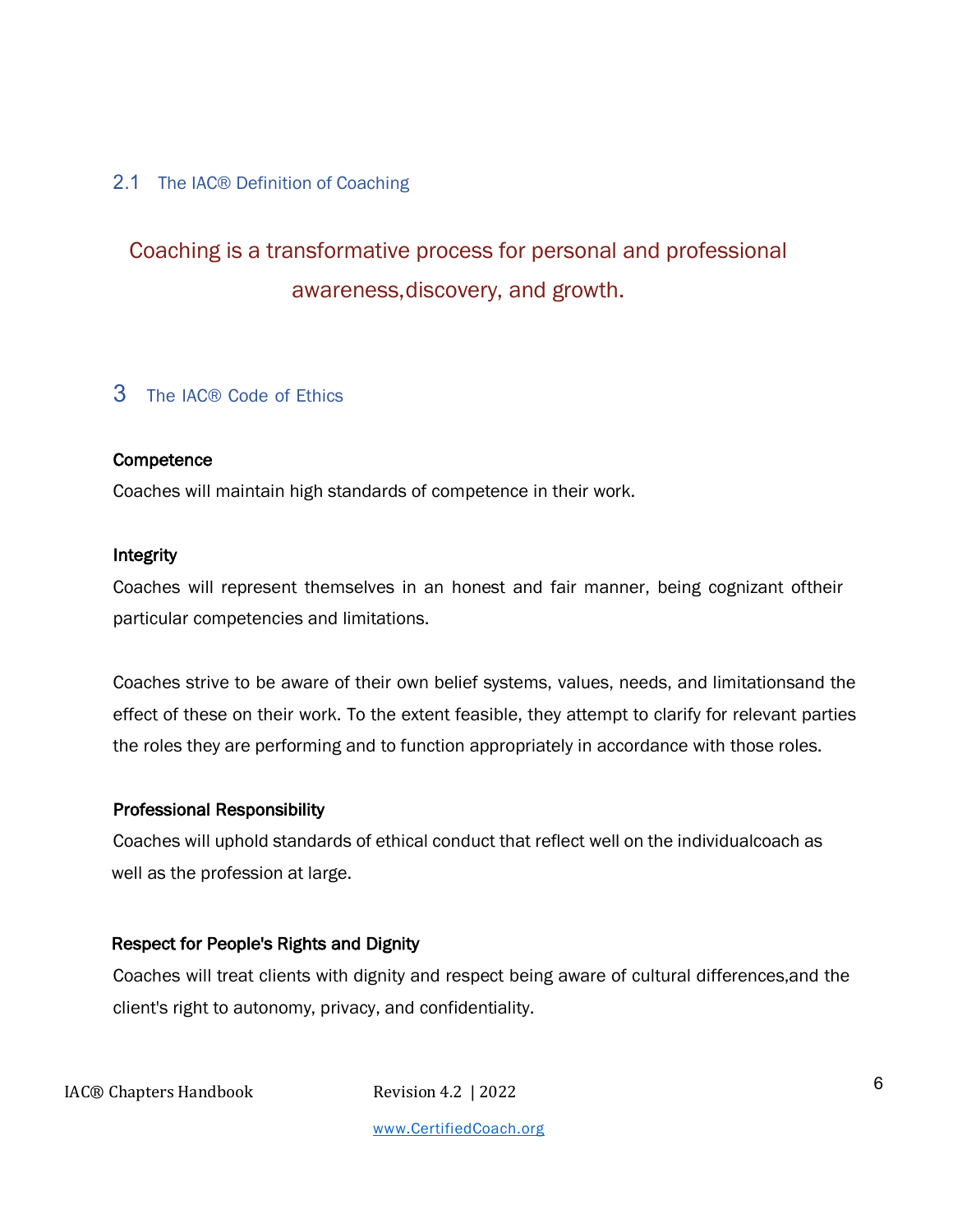Coaches accord appropriate respect to the fundamental rights, dignity, and worth of allpeople. They respect the rights of individuals to privacy, confidentiality, self- determination, and autonomy, mindful that legal and other obligations may lead to inconsistency and conflict with the exercise of these rights. Coaches are aware of cultural, individual, and role differences, including those due to age, gender, race, ethnicity, national origin, religion, sexual orientation, disability, language, and socioeconomic status.

Coaches try to eliminate the effect on their work of biases based on those factors, andthey do not knowingly participate in or condone unfair discriminatory practices.

Please refer to https://certifiedcoach.org/about/ethics/ for a detailed understanding of Ethical Principles and Code of Ethics

#### 3.1 Benefits of an IAC® Chapter

- Membership in a professional worldwide community of coaches.
- Shared ethics and standards of excellence.
- Unified standards for training and accreditation.
- Information about the IAC<sup>®</sup> Masteries and certification process.
- A meeting place where potential coaches can learn about coaching.
- A virtual meeting place where potential coaches can learn about coaching.
- Access to best practices and new developments from around the world by being a participant on the monthly chapter leadership calls.
- Connection to other Chapters, their experience and their learning.
- Opportunity for leadership growth.
- Research and resources.
- Share in the development and advancement of the profession.
- Networking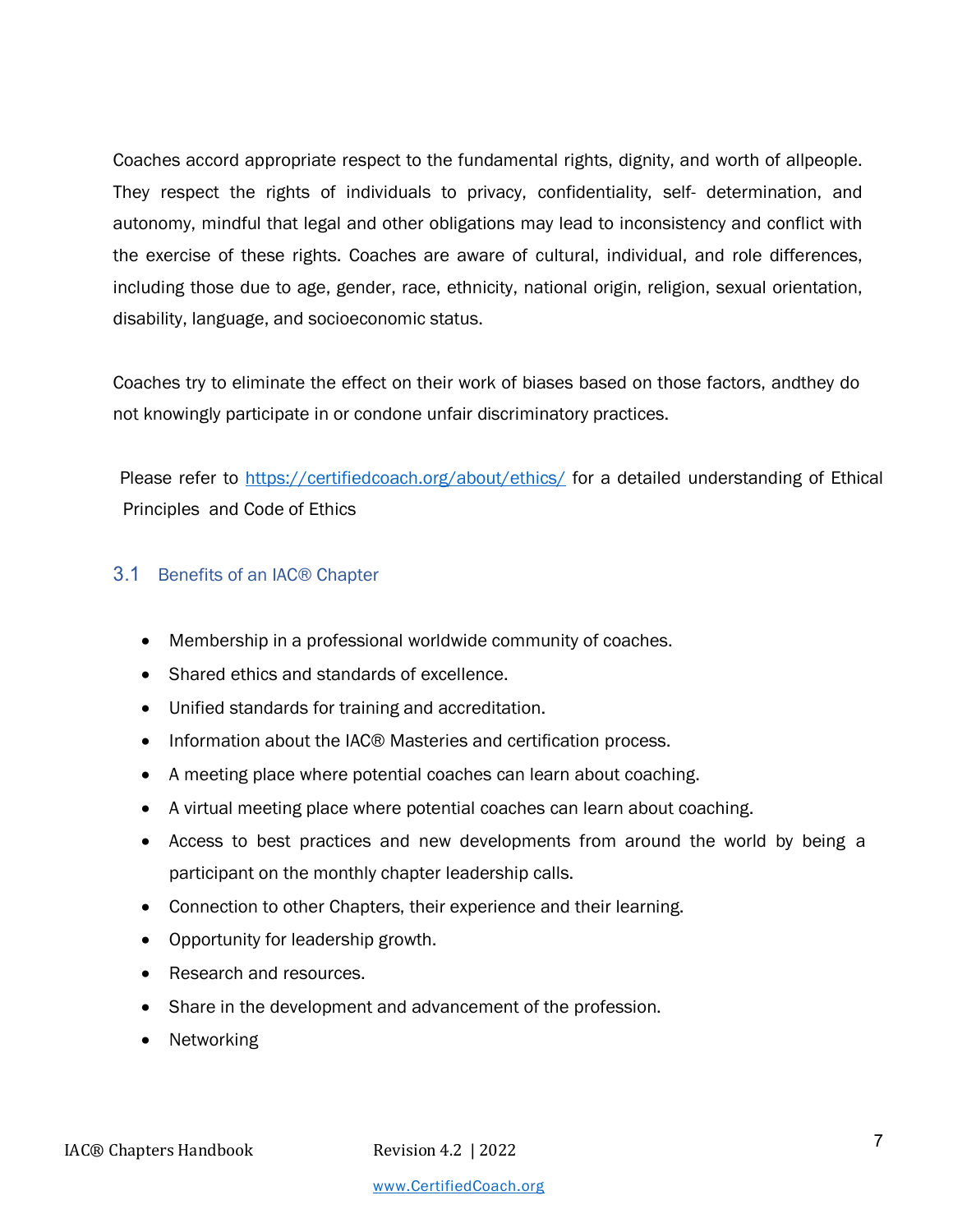#### 4 Chapter Leaders

#### 4.1 Leadership Expectations, Policies & Procedures

#### **Chapters**

*Chapters* are viewed as noncommercial, nonaligned, nonprofit affiliates of the IAC®.

- "Noncommercial" means that IAC® Chapters do not exist to make money; theyexist to serve the IAC<sup>®</sup> and its members.
- "Nonaligned" means that IAC® Chapters are not sponsored or run by any faction,party, cause, or organization with a commercial purpose.
- "Nonprofit" means that IAC® Chapters do not exist to bring financial benefits totheir directors, members, or any other organization.

Chapters exist solely to serve the IAC® and its members.

After agreeing to comply with this handbook Chapters are granted the title of IAC®Chapter and will receive a logo as well as a webpage on the IAC® website.

For IAC® members wanting to start an IAC® Chapter, either virtual or local, in a locationwhere there is not yet sufficient interest to create an actual Chapter, a volunteer mayoffer to become the "IAC® Contact Person" for that region until a certain threshold of people in the area is met where a Chapter can be sustained.

#### Note:

Chapters are viewed as noncommercial, nonaligned, nonprofit affiliates of the IAC®. Chapters exist solely to serve the IAC® and IAC® members.

IAC® Chapter Leaders are **NOT** IAC®® Accredited School . IAC® Accredited Schools are independent organizations that are commercial, aligned, for-profit business operations and exist to train coaches using (at least in part) The Coaching Masteries ®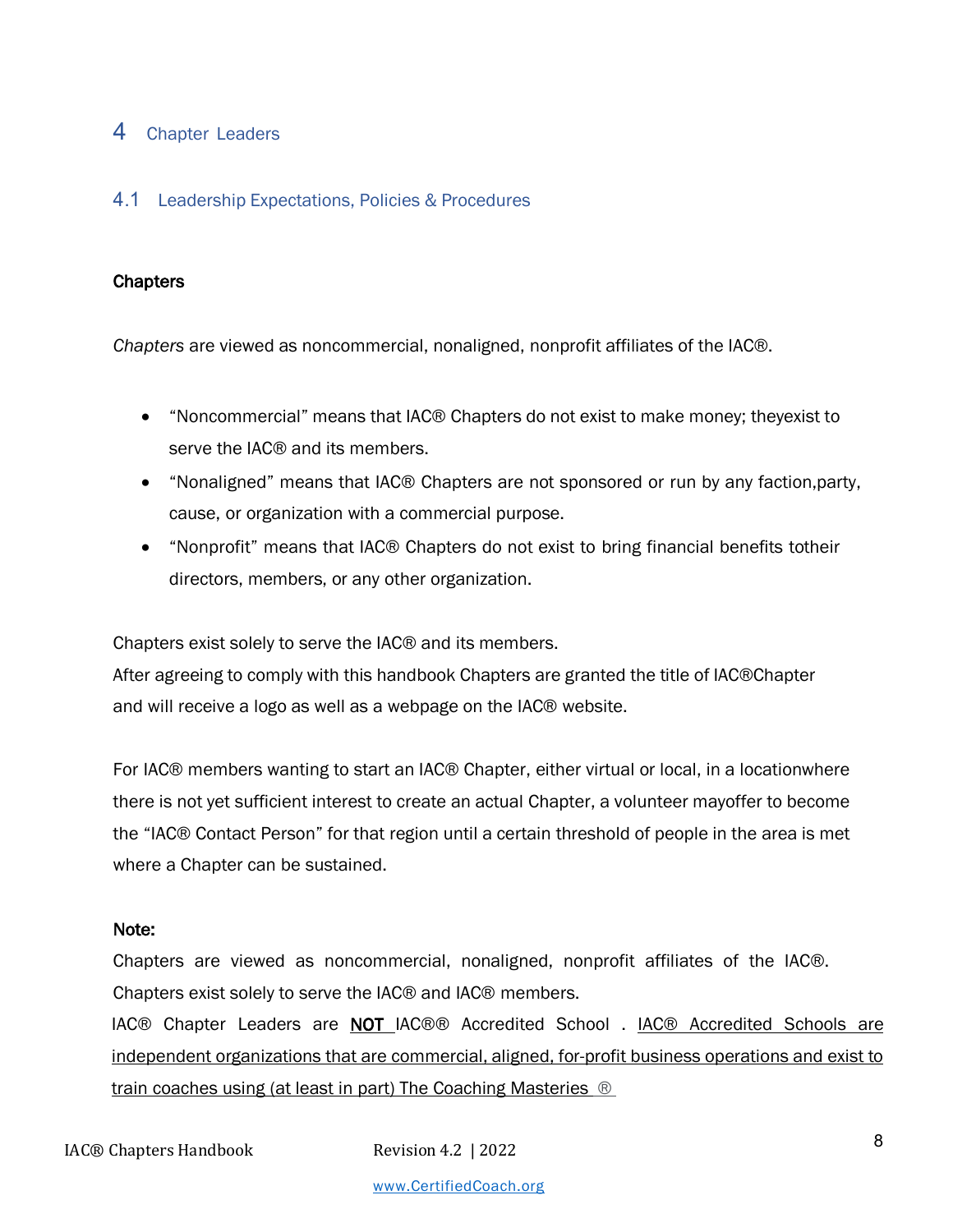Chapter business and IAC®® Accredited Schools are entirely separate entities.

#### 4.2 Policies for & Commitments from Chapter Leaders

The IAC® appreciates and celebrates the involvement of members in the leadership of chapters. To create clear agreements and set the appropriate tone for member involvement, the IAC® has established the following policies regarding the expectationsfor and the commitments from volunteering Chapter Leaders. These policies are provided to ensure the most productive and engaging relationships between IAC® leadership and its members.

#### Expectations for Chapter Leader :

- Chapter Leaders are currently active members of the IAC®®
- Involvement is completely voluntary and time invested in IAC® activities is at the discretion of chapter members.
- The term to use for a Chapter Leader is [your name] Leader IAC®® [name ofchapter] **Chapter**

The intention for involvement is a heartfelt desire to impact the field of coaching by involving oneself and other members of the IAC®®in collaboration of learning and sharing for the expressed purpose of developing, mentoring and networkingrelated to members' coaching skills and businesses.

- It is not intended to be a platform for other commercial enterprises. (i.e. promotion of coaching schools and training; see pages 9-10 of the ChapterHandbook)
- Chapters must comply with the IAC® logo and Online & Social media policy. Seedetails in 4.3 IAC®® Online, Logo, and Social Media Policy
- Chapters will be given access to a library of IAC® pre-approved images/graphics for use online & on Social Media.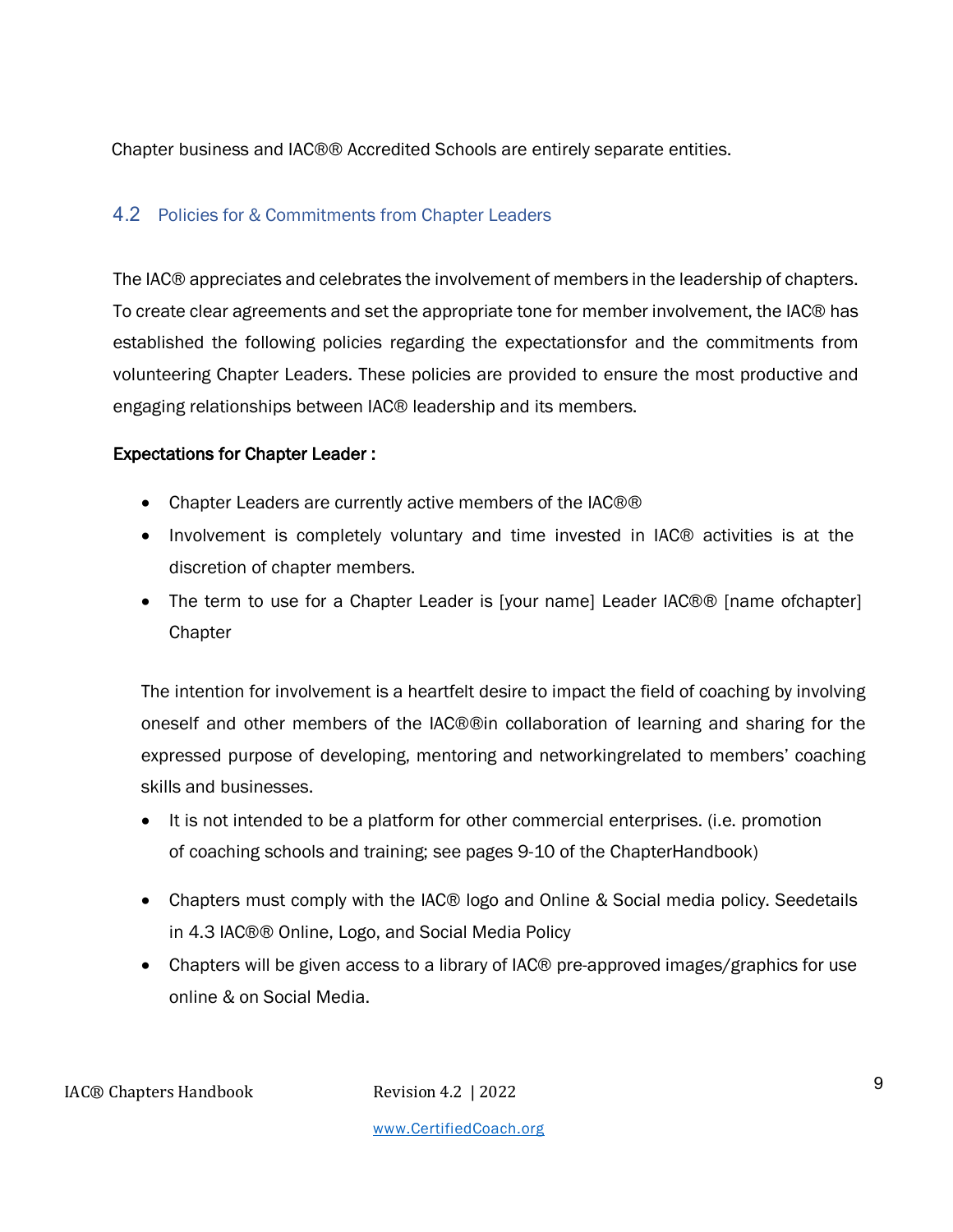- Chapters are encouraged to share/repost from @IAC®GlobalWorld, the officialIAC® Social Media handle.
- Chapters are encouraged to LINK to VOICE articles.
- Chapters are encouraged to be active in the IAC® LinkedIn Group and CompanyPage.
- Chapters must state their Social Media accounts and online presence with chapters@certifiedcoach.org either in the application or when they are beingcreated.
- The bio on social media accounts must clearly state that the account belongs toa Chapter of IAC® and state that the official social media handle of IAC® is @IAC®GlobalWorld

#### Commitments agreed upon by Chapter Leaders;

- Chapter Leaders commit to continuing their learning and developing their skillsaligned with The Coaching Masteries®. One way to do this is by using the IAC®® development plan process. We encourage Chapter Leaders to model this approach for all members.
- Chapter Leaders agree to avoid self-promotion of their own businesses byreferring and linking to the Chapter Page on Certifiedcoach.org
- The IAC® does not directly sponsor or endorse training schools. Members who wish to promote their coach training or mentoring services to IAC® members or who wish to use the IAC® Coaching Masteries in their services can purchase anIAC® Masteries License. [More information on Licenses is available here;
- The IAC<sup>®</sup> will provide Chapter Leaders with the means to contact IAC<sup>®</sup> members in their area through the IAC®'s administrative assistant(s)
- Those contacts are provided for chapter meeting announcement purposes only.Individual IAC® members must opt in and give permission to be further contactedby Chapter Leaders.
- IAC® member contact information is to be used *solely for chapter affiliated activities*, unless directly expressed permission is given by individual members.
- Any Chapter Leader sharing member information for purposes outside ofchapter activities will be asked to relinquish their chapter role(s)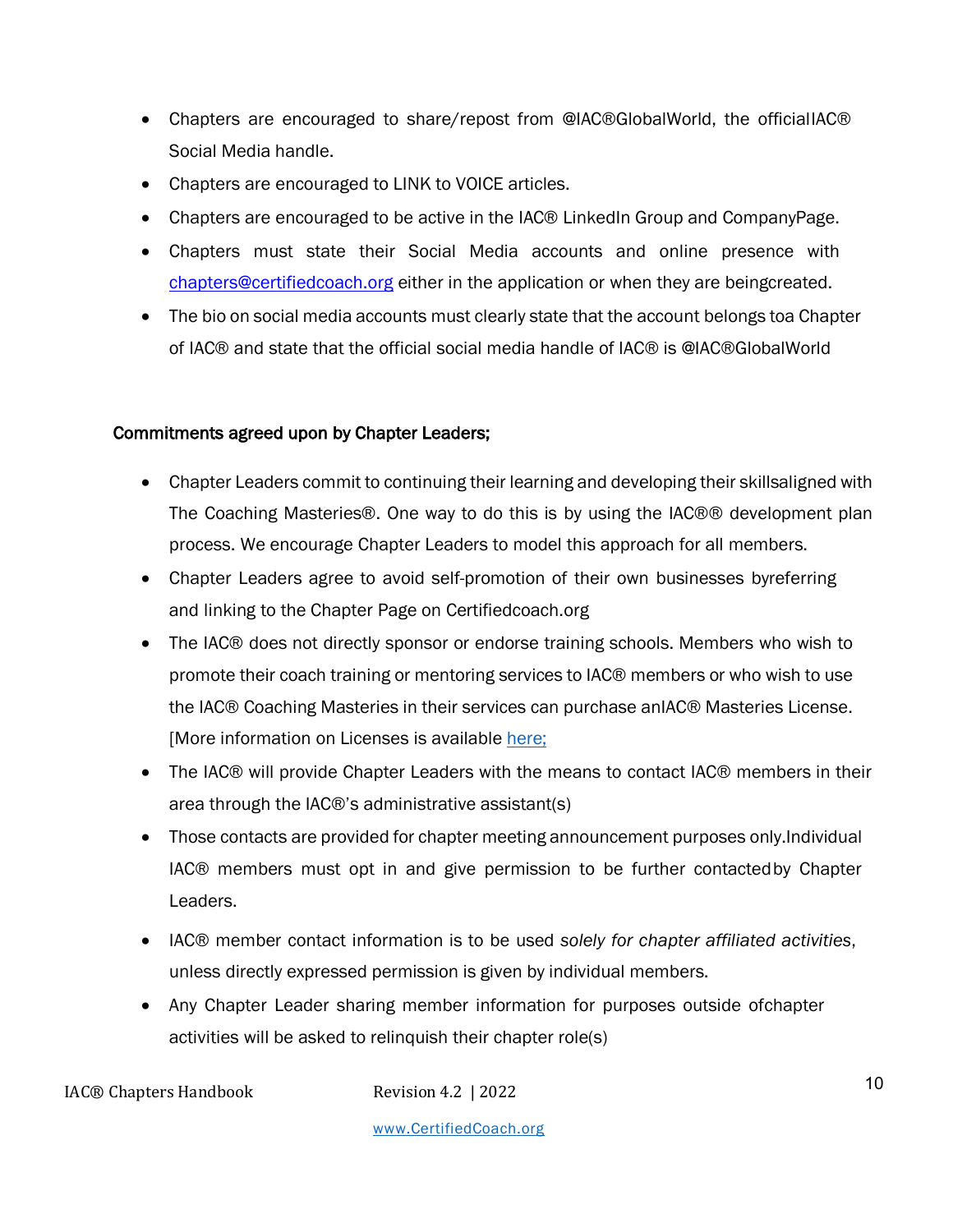#### 4.3 IAC® Online, Logo and Social Media Policy

Chapters must comply with the IAC® logo and Online & Social media policy.

#### IAC® Logo Policy

The IAC® logo is the most visible and recognizable expression of the IAC® brand. It represents our identity and is a valuable piece of intellectual property.

Letting others use our logo can give the impression that we favor or endorse them. In some situations, it can even mean we have legal liability. We understand and appreciate that outside parties may want to show affiliation with IAC®. However, use ofthe IAC® logo to imply affiliation with or endorsement by IAC® without express written permission from IAC® is strictly prohibited.

Exceptions may be made for news media, educational use or events for which IAC®® is amajor sponsor. This type of exception should be arranged through an IAC® Communications Portfolio: communications@certifiedcoach.org

IAC® has created special logos for Members, Chapters, and IAC®® Accredited Schools.

- Members can use the member logo as personal identifier.
- Chapters can use the respective Chapter logo to demonstrate their relationshipto IAC®.
- IAC®® Accredited School Logo can be used by IAC® Coaching Masteries Authorized IAC®® Accredited School todemonstrate their relationship to IAC®.
- No other logo can be used by Members, Chapters or IAC®® Accredited Schools without writtenpermission.
- The IAC® trademarks and IAC® logos may only be used to promote activitiesdirectly related to the Chapter and or IAC®® Accredited Schools.
- The IAC® trademarks and IAC® logo must not be used on (added to) images /memes for social media posts etc.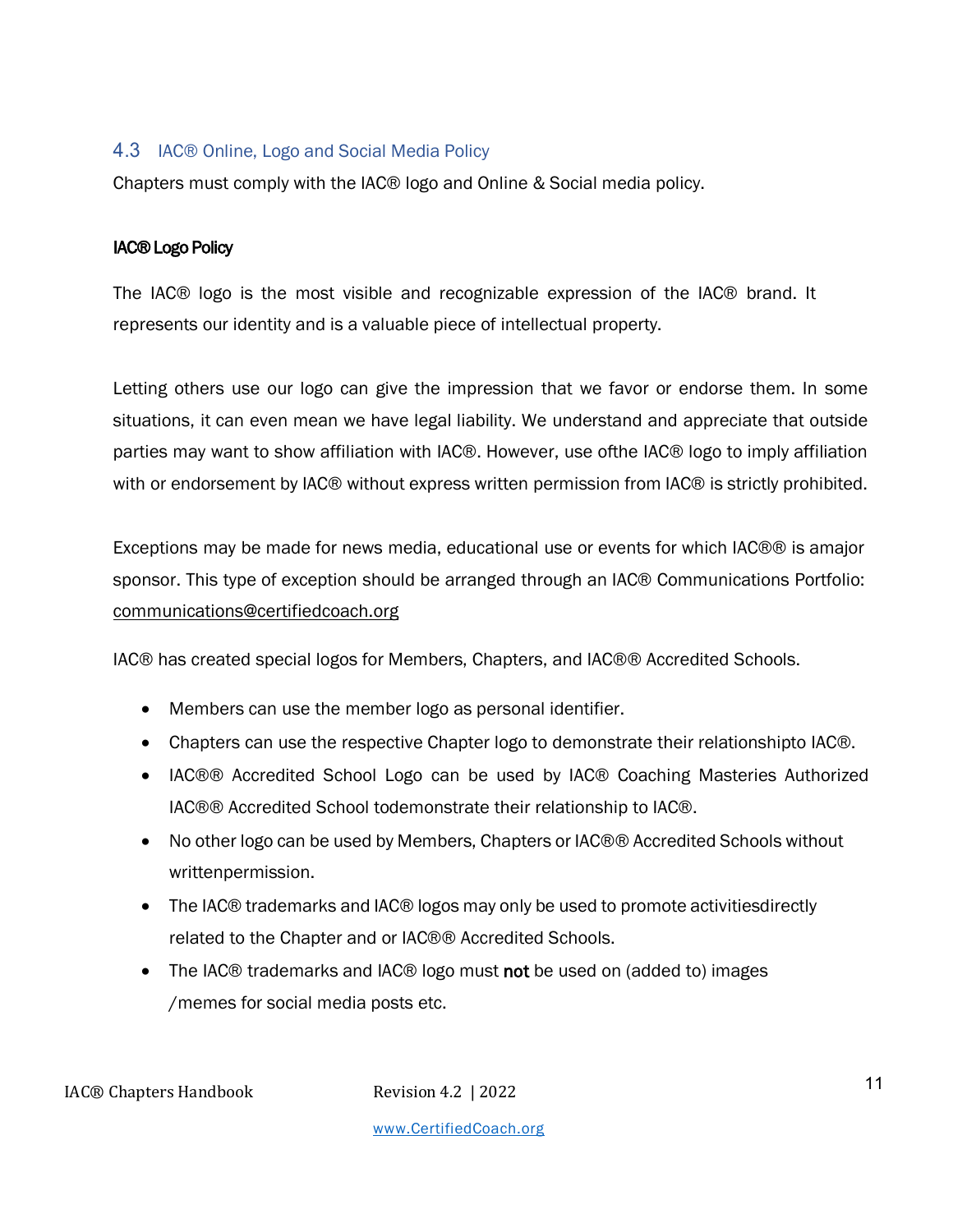• You may not modify the form, color or design of any logos. You may not animateor otherwise distort the appearance of any logos. You may not cut off or cover upany portion of the logos.

#### Online & Social Media Policy

- All online & social media posts pertaining to the IAC® are controlled and managedby the Head of the IAC® Communications Portfolio.
- It should be noted that all IAC® volunteers, Chapters and IAC®® Accredited Schools must act inaccordance with the 'agreement' that they have signed.
- IAC® volunteers, Chapters, and IAC®® Accredited Schools are allowed to associate themselves with the IAC® when posting but they must clearly brand their online posts as personal and purely their own. IAC® will not be held liable for any repercussionsthe content may generate.
- Content pertaining to sensitive or internal information about the IAC® that they areprivy to should not be shared with the outside online community. Divulging information like the IAC®'s plans, internal operations and legal matters is prohibited.
- Respect the Community and trust in your judgment while posting. Avoid making controversial or personal comments that you may repent at a later date. If you posted in error, act quickly to delete the post and/or apologize.
- Proper copyright and reference laws should be observed and respected by volunteers, Chapters, and IAC®® Accredited Schools when posting online.

*Policy Approved by BOG January 23, 2017*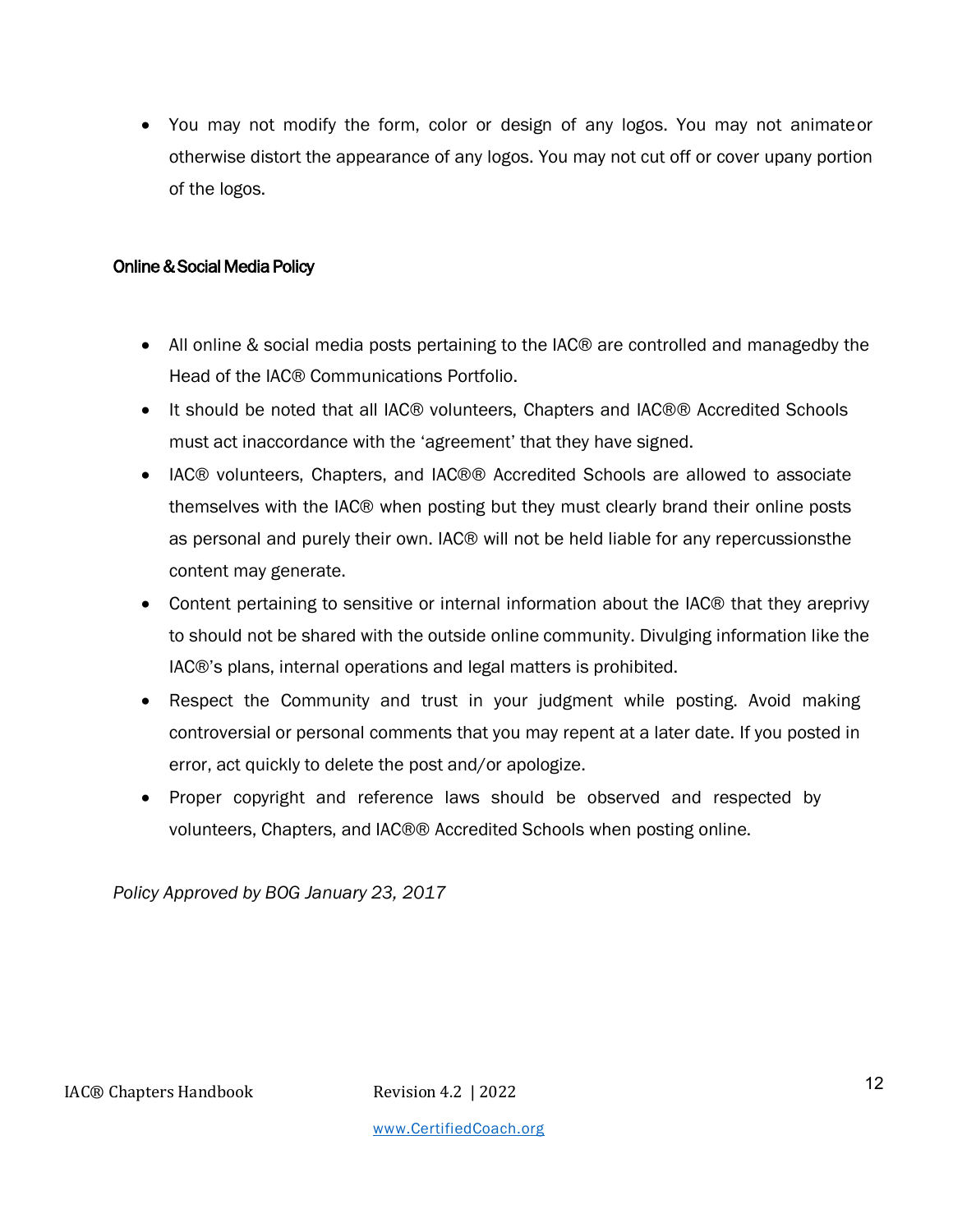#### 5 Recommended Guidelines for Forming IAC® Chapters

#### 5.1 How to Begin the Formation of an IAC® Chapter

#### Commit to leadership

Starting a new chapter requires a significant investment of time and energy to properlymarket, recruit, organize and administer information rich meetings that support IAC® members. Your *full commitment* as a chapter leader is crucial to setting up the chapterfor success.

- 1. Download and complete an application to acquire approval through the IAC® to start a new chapter. Contact the IAC® Chapter Coordinator at chapters@certifiedcoach.org to request information and guidance and to discussyour ideas for forming a Chapter within a geographical area.
- 2. Form a Chapter Organization Committee of interested IAC® members. For a chapter to be approved, there must be a minimum of 3 regular IAC<sup>®</sup> members(including the Chapter Leader) involved.
- 3. Chapters are encouraged to work with the Regional Coordinators to develop membership in their area to meet the minimal requirements of becoming an IAC®Chapter.
- 4. Survey your community to get an idea of how many prospective members youhave. Identify Membership Recruitment opportunities in your local area or as a virtual presence and establish a membership development committee to solicitprospective members in your geographical area.
- 5. Read policy information and guidelines and commit to adhering to them.
- 6. Clearly define your vision and goals for the chapter you wish to start.

#### **Expectations**

Chapter leaders will hold a minimum of four (4) meetings per year, either by bridge line or in person, to fulfill the requirements to become an IAC® Chapter. It will be important to set up standing committees and appoint chairpersons to work on the stepsnecessary to become a chapter.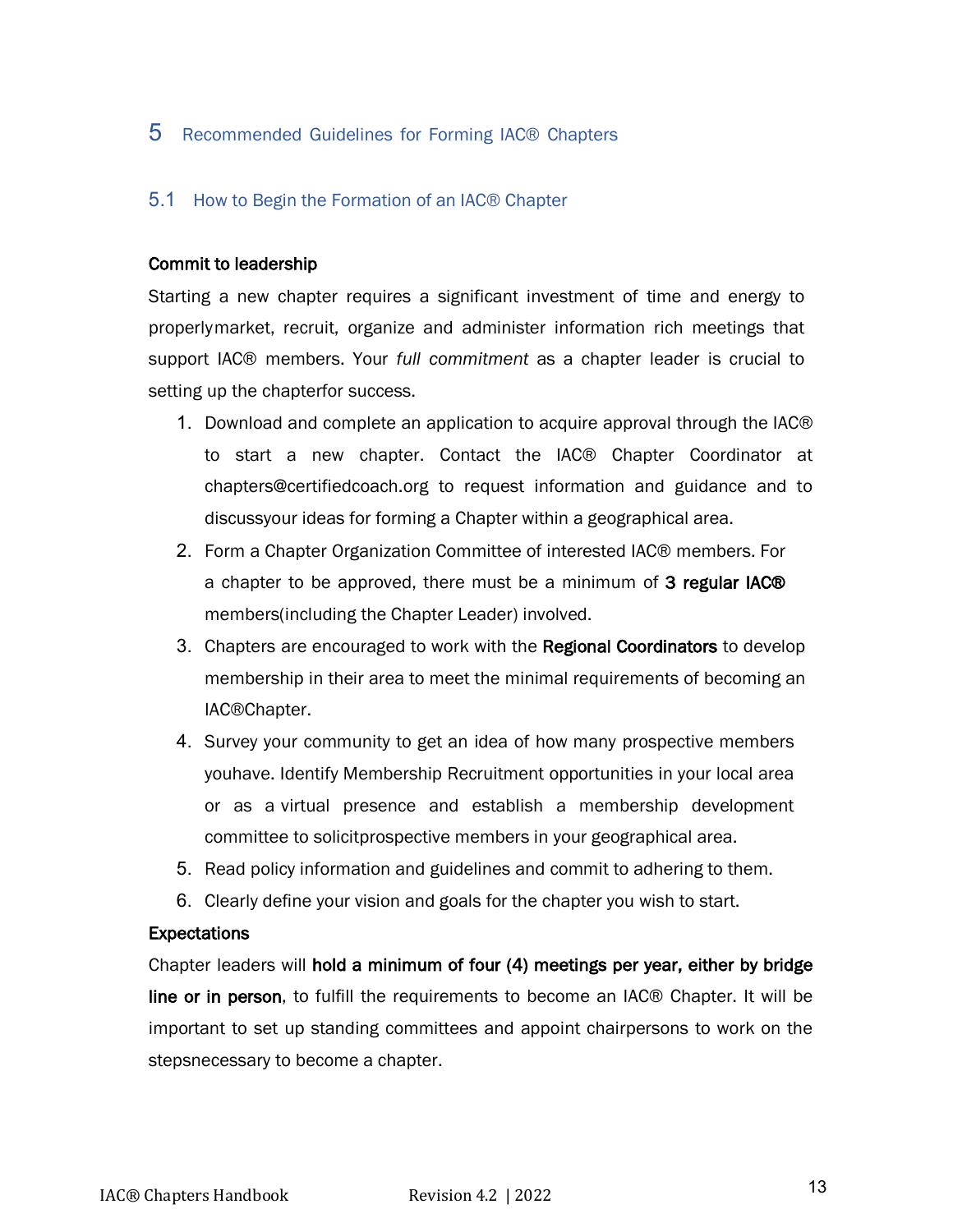#### Quarterly Reporting

Chapter Leaders will complete and submit quarterly chapter reports (included on page 16 of this handbook) to Regional Coordinators on the activities conducted.

The activities may include meeting and forums to promote Coaching. The meetings canbe the platform to contribute towards the continuous professional development of members.

Chapters are encouraged to work with the Regional Coordinators to develop otheractivities to add value to their chapter member.

#### 5.2 Pre-Formation Activities

#### Prepare

Before launching your first meeting, consider establishing these support tools:

- a.Find another supportive member or coach to collaborate with and provide additional perspective.
- b.Determine meeting times and secure a meeting room location that you can expect torepeatedly reserve.
- c. Prepare an invitation message to send to potential participants.
- d. Prepare a questionnaire to send to potential participants.
- e.Design a plan for handling email, paperwork, and phone inquiries regarding chapter information.

#### Media - Advertise

Work with the IAC® to distribute your meeting information to IAC® subscribers in yourarea.

- a. Submit invitation message to the IAC® for distribution.
- b. Advertise locally via a press release, posting at local coaching schools,universities, and professional organizations.
- c. Follow up with meeting details prior to the first meeting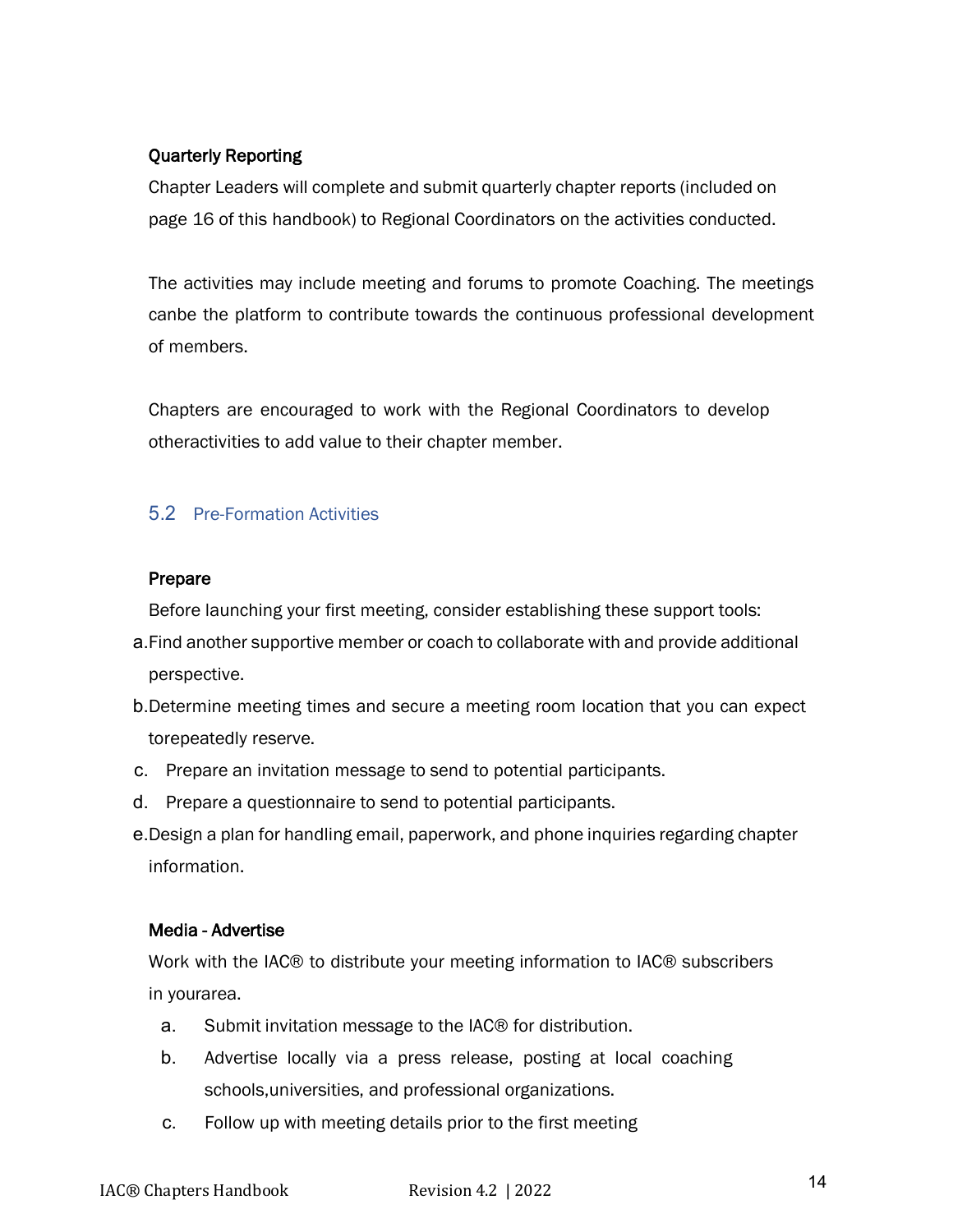#### Launch

To successfully launch your first meeting, complete these administrative andorganizational tasks:

- a. Print a sign-in sheet to collect participant information.
- b. Print copies of policy information for participants to review and agree to.
- c. Create an agenda (see sample agenda).
- d.Foster introductions and a sense of acceptance (easy to do with a coaching organization!)
- e.Collaborate on the vision, mission, and culture of your chapter with the chapter members.
- f. Commit to action items in the first meeting to set the stage for forward momentum.
- g.Delegate responsibilities to foster teamwork and collaborative growth anddevelopment of the chapter.

For more information on how to get started, contact the Chapter Coordinator at chapters@certifiedcoach.org.

#### 5.3 Chapter Goals and Projects

IAC® Chapters are the heart and backbone of the IAC®, creating significant value for their members, the IAC® community, and the coaching profession. Chapter put their energiesinto local projects that support their goals and provide for the professional growth of member coaches and the coaching profession. Each Chapter should choose those twoor three projects most important to its membership to begin with and, when they are accomplished, choose the next most important projects. These are only suggestions gathered from the Chapters. Add what is important to your members and leave off what isnot.

#### EXPAND

#### Business Development

• Be a catalyst for business development and business success for the Chapterand the member coaches.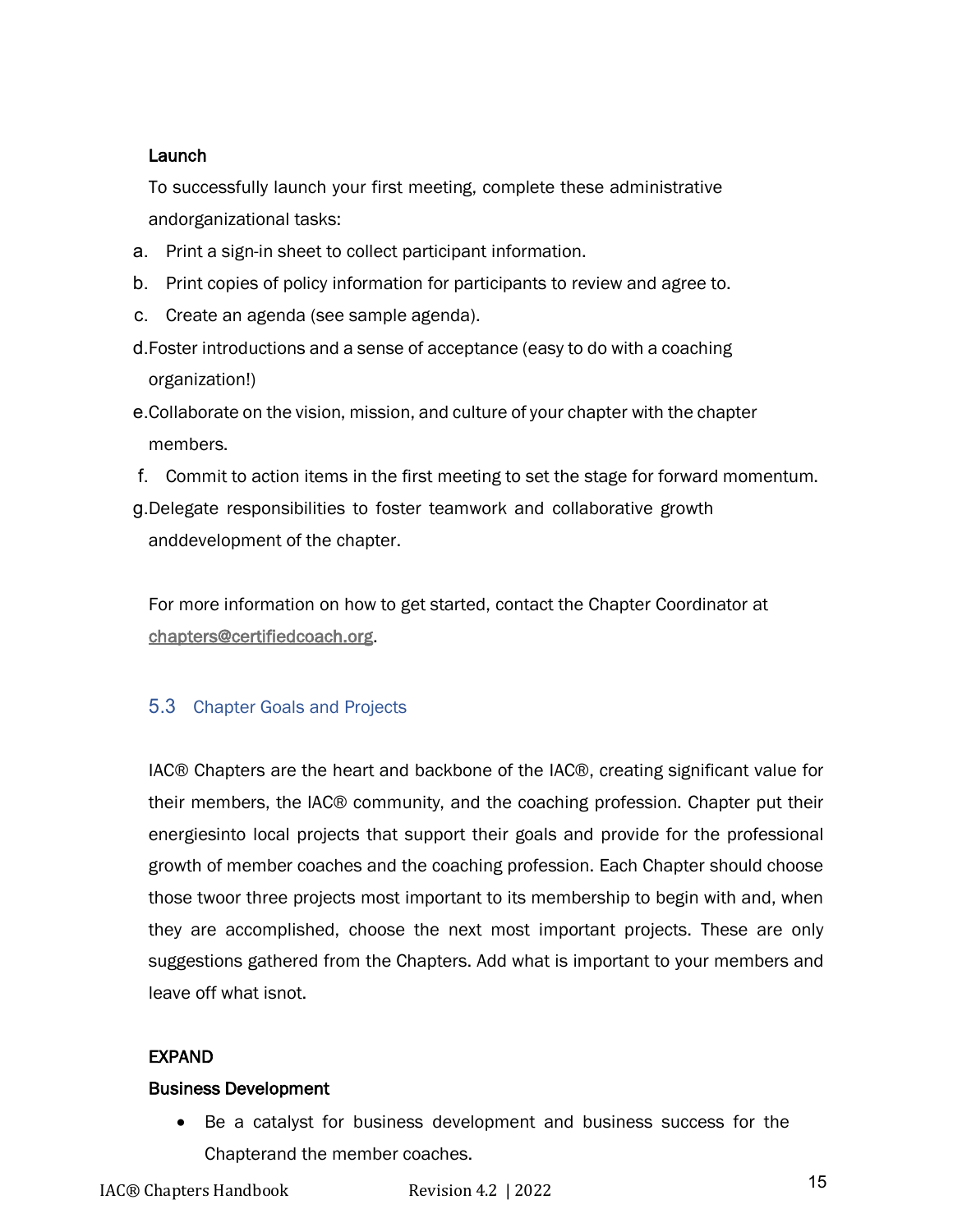- Create an environment at the Chapter level where coaches understand how theycan be financially successful in this profession.
- Create a professional network through which members can share opportunitiesand resources.

#### Marketing, Publicity & Public Relations

- Contact potential members and guests inviting them to attend meetings and jointhe IAC® Chapter.
- Create and maintain public awareness and a positive image of the coaching profession, the Chapter, and the IAC® through local exposure, contribution to thecommunity, and public relations.
- Design a coach referral system for members.
- Create a dynamic Speakers Bureau and reach out to community organizations.
- Model and support the IAC® Guideline for Ethical Conduct to help preserve the self-regulation and integrity of the coaching profession. From time to time the Chapter may want to have a meeting devoted to ethical considerations as they affect the business of coaching, Guidelines For Ethical Conduct can be found atwww.certifiedcoach.org/ethics/ethics.html
- Form local alliances with other organizations and institutions whose programsand activities are consistent with the mission and purpose of IAC®.

#### 5.4 Influence

#### **COMMUNITY**

#### Fulfill the IAC® mission locally:

- Create a strong community that engages members in giving and receiving andgrowing valuable relationships.
- Present the opportunity for members to collaborate in providing resources andsolutions for them and their clients.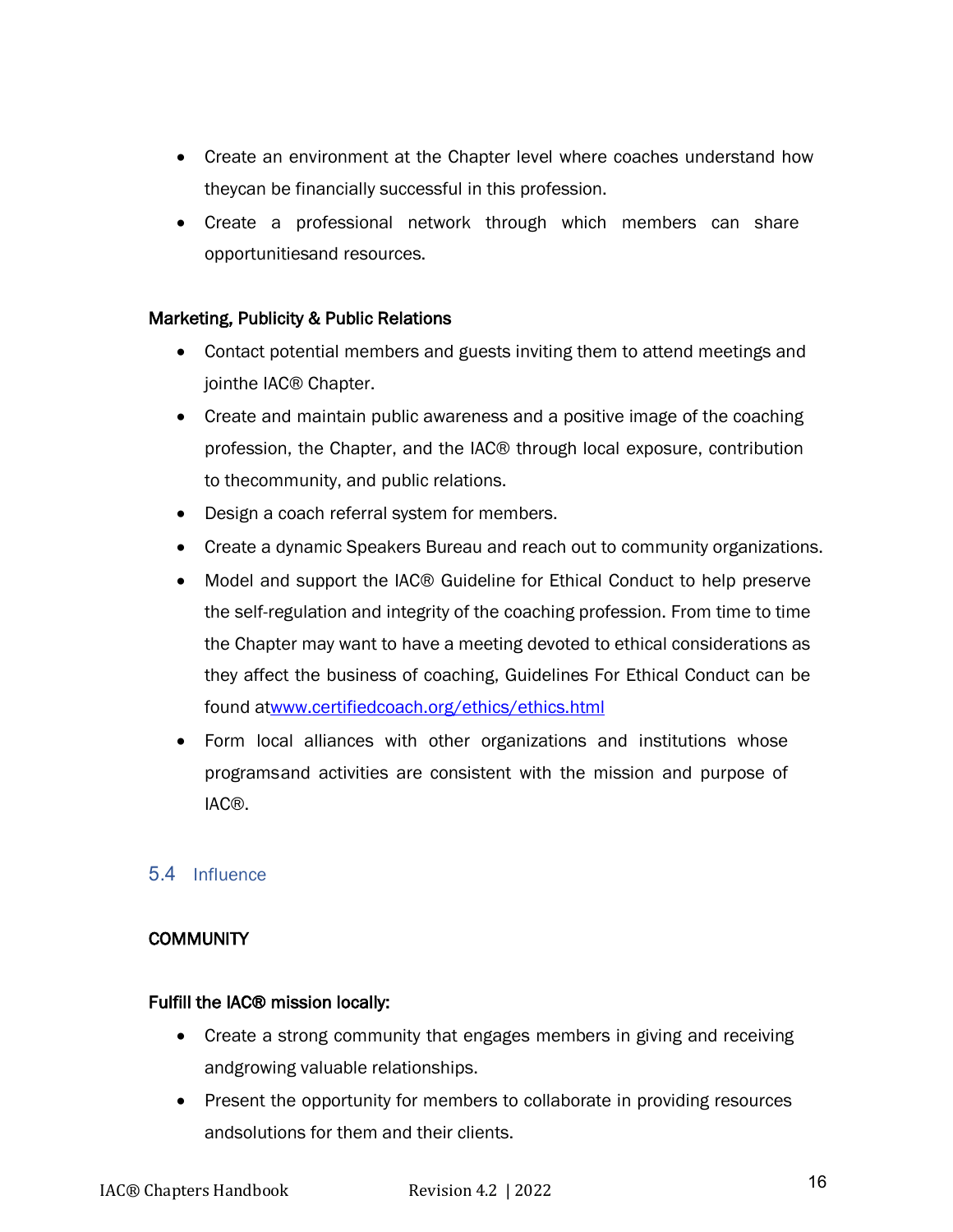- Offer a forum where members can discuss issues of professional concern.
- Recognize, value, and acknowledge each other's unique diversity, experiences,contributions and accomplishments, and support each other as equals.
- Foster awareness of resources, events, training, volunteer opportunities, etc.within the Chapter.
- Encourage and support IAC® membership.
- Mentor a new IAC® Chapter and share with them the lessons learned.

#### Education

- Share resources and expertise.
- Begin a library of coaching related materials.
- Design ongoing educational programs for information and inspiration.
- Furnish information for ongoing coach training.
- Encourage IAC® members to attain professional coach training and IAC®credentials.
- Promote the standards and processes of credentialing.
- Obtain CCEUs for educational chapter programs.

#### **CONNECTION**

#### **Communication**

- Help members stay abreast of changes and new developments in the profession.
- Serve as an effective communication channel between local members and theIAC®.
- Have a member of the Executive Board attend the monthly IAC® Chapter Leadercalls.
- Support IAC® ethics, programs and efforts, and offer constructive feedback toimprove its services.
- Create a website for your Chapter to communicate your efforts to your membercoaches and your community.